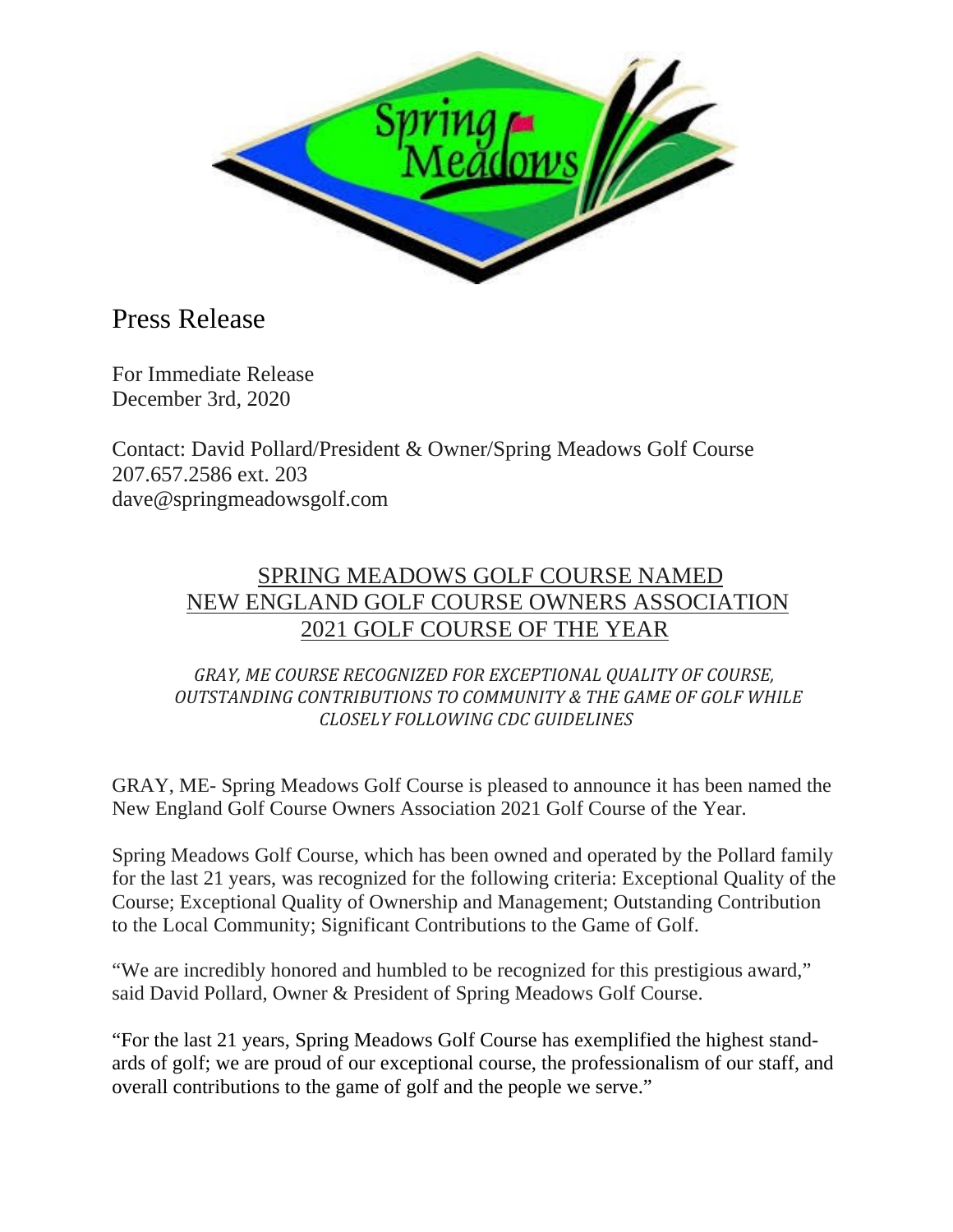Spring Meadows has earned a reputation throughout New England for being one of the best-conditioned golf courses in Maine. Golf Digest described the course as ''a venue worth the drive." Spring Meadows offers golfers a unique and unforgettable round of golf, regardless of skill set, gender, age, or handicap.

The par 71 course immediately begins with an elevated tee box overlooking a signature pond, that prompted the Portland Press Herald to write, "When you drive into the parking lot, you cannot wait to hit your first shot.''

Golfers are treated to a well-maintained course which is challenging, yet fair; fairways that are green and plush; undulating greens; scenic tree lines; ponds, brooks and bunkers; all surrounded by breathtaking views in a fun, relaxing and friendly environment.

The Pollard family has never lost sight that Spring Meadows is a public course. Therefore, they continue to provide their customers with a great value for their greens fee dollars, which has led to thousands of repeat customers over the last two decades.

This year, Spring Meadows was one of many New England golf courses uncertain about its future following the outbreak of COVID-19.

Despite numerous challenges, Spring Meadows maintained its business model while adapting to CDC guidelines. With a goal of proper social distancing, Spring Meadows Golf Course opened on May 1st to what would become a record-setting year with nearly 28,000 start times.

''This year, more than ever, we strived to continue to serve the public, our communities, and the game of golf in a year where a historic pandemic abruptly changed the landscape of the world," said Pollard.

"This is not only a credit to our entire staff, but to the golfers who have supported us over the years and followed unprecedented CDC guidelines this past season. We are truly grateful for everyone's support.''

Spring Meadows Golf Course continues to open its doors to golfers of all skill sets, genders, and age groups; promotes the highest golf standards; serves as ambassadors to the game and lobbies for the growth and economic development of the game. It also hosts many business outings and charitable events.

David Pollard also serves as President of the Golf Maine Association, is the Vice President of the New England Golf Course Owners Association, and serves as a Director for the Maine Golf Hall of Fame. He was instrumental in setting up the first "Maine Golf Day" where each year, owners, operators, and others in the Maine Golf Industry meet with legislators at the state capitol to advocate for and discuss the importance of golf and its economic impact on Maine. In addition, Pollard has attended several "National Golf